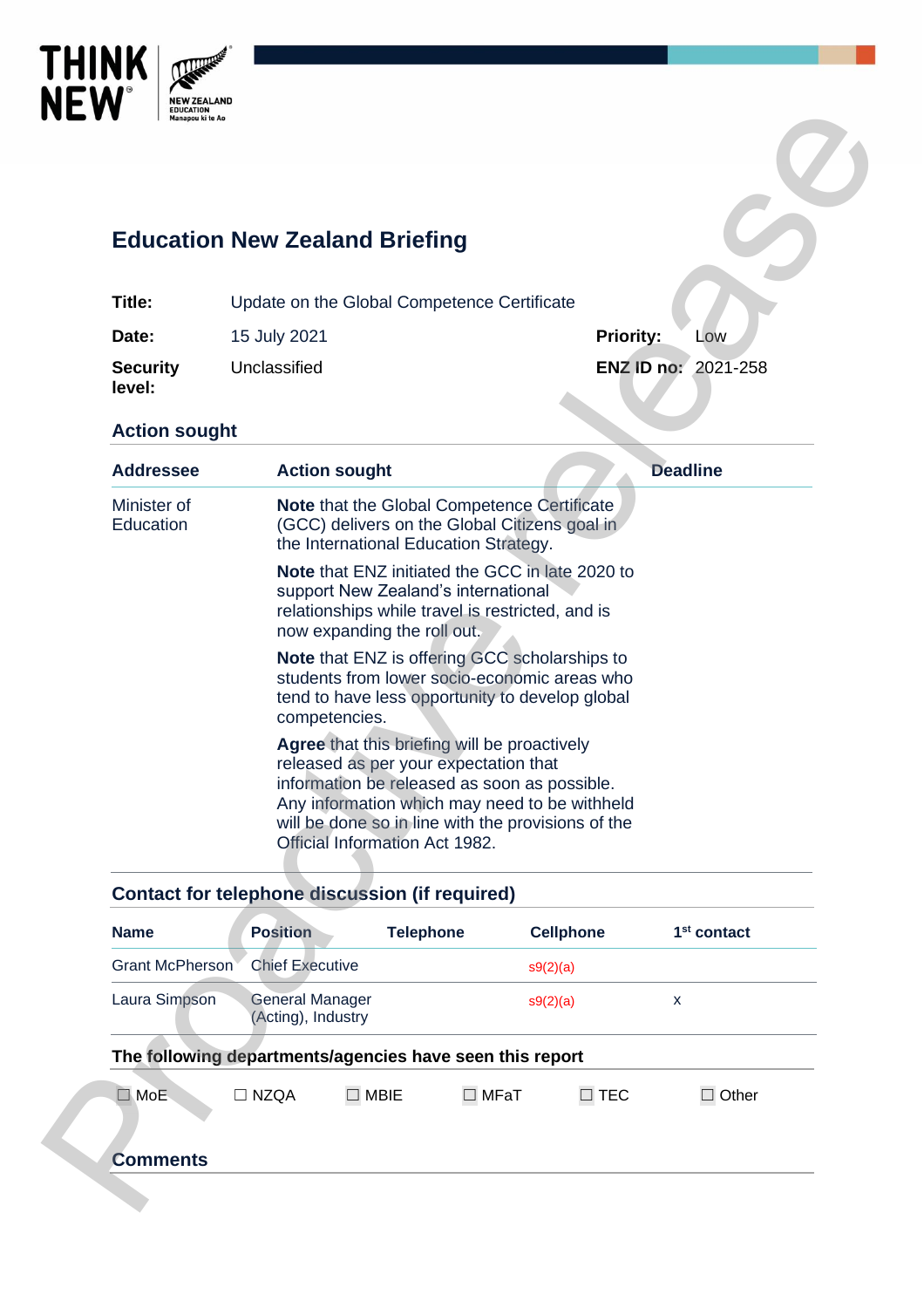

# **Education New Zealand Briefing**

**Title:** Update on the Global Competence Certificate

**Date:** 15 July 2021 **Priority:** Low

**Security level:**

Unclassified **ENZ ID no:** 2021-258

#### **Recommendations**

Education New Zealand recommends that you

- a. **Note** that the Global Competence Certificate (GCC) delivers on the Global Citizens goal of the International Education Strategy
- b. **Note** that ENZ initiated the GCC in late 2020 to support New Zealand's international relationships while travel is restricted, and is now expanding the roll out
- c. **Note** that ENZ is offering GCC scholarships to students from lower socio-economic areas who tend to have less opportunity to develop global competencies
- d. **Agree** that this briefing will be proactively released as per your expectation that information be released as soon as possible. Any information which may need to be withheld will be done so in line with the provisions of the Official Information Act 1982 **Processor Control of the CNN and Control of the CNN and CONDUCT (CNN)**<br>
The commentations<br>
Date: the July 2021<br> **Determined School Control of CNN and CNN and CNN and CNN and CNN and CNN and CNN and CNN and CNN and CNN an**

**Agreed / Not agreed**

pp Di Solomon **Director, Stakeholders and Government Relations Education New Zealand**

Hon Chris Hipkins **Minister of Education**   $27/2$  /2021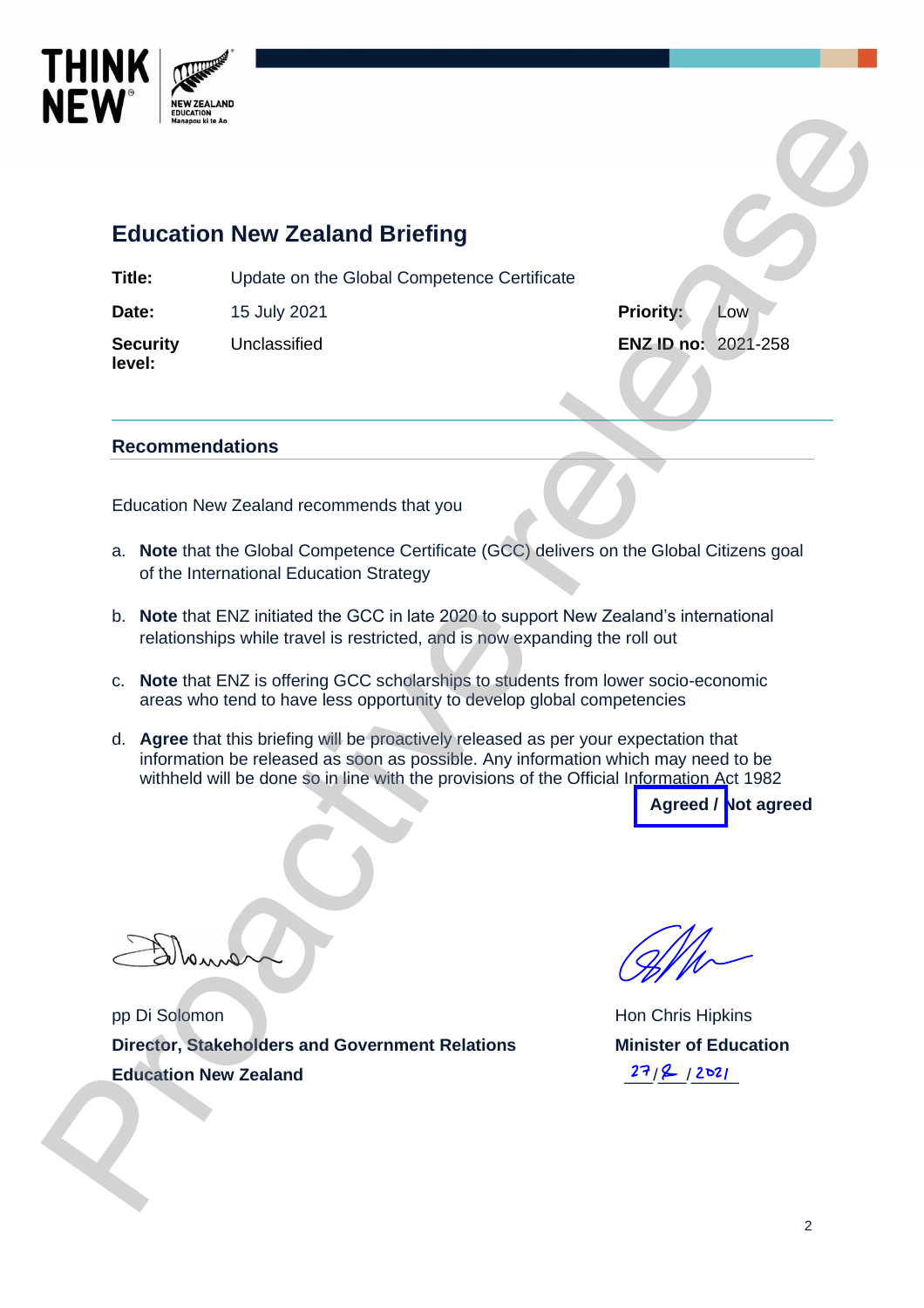

#### **Purpose**

To update you on Education New Zealand Manapou ki te Ao's (ENZ's) use of the New Zealand Global Competence Certificate (NZGCC) to bring New Zealand and international learners together to deliver global competence education, nurture strategic relationships, and target New Zealand students from lower socio-economic areas to share in the benefits of international education. apou ki te Ao's (ENZ's) use of the New<br>C) to bring New Zealand and<br>competence education, nurture strategic<br>from lower socio-economic areas to<br>Zealand International Education<br>sions that "All students gain the<br>ive, work and

#### **Global Citizenship and Global Competence**

- Global Citizens is one of three goals in the New Zealand International Education Strategy 2018 – 2030 (NZIES). The NZIES envisions that "All students gain the knowledge, skills and capabilities they need to live, work and learn globally."
- 3. The GCC is a research-backed<sup>1</sup> certification which teaches cultural self-awareness, empathy for other cultures, and ways to connect in multicultural settings. It was designed by AFS (formerly American Field Scholars), a global non-profit internationally recognised as a leader in Global Citizenship<sup>2</sup>.
- The NZGCC comprises 18 online modules and four live facilitated dialogue sessions, covering topics such as stereotypes, empathy, dealing with conflict, and resilience. The goals are for participants to:
	- Become more self-aware
	- Increase awareness of others
	- Learn how to manage emotional responses
	- Learn how to bridge across differences.
- PISA has started measuring Global Competence, deeming it necessary "for students to live harmoniously in multicultural communities, to thrive in a changing labour market, to use media platforms effectively and responsibly, and to support the [Sustainable](http://www.un.org/sustainabledevelopment/sustainable-development-goals)  Development Goals"<sup>3</sup>
- The NZGCC has the potential to be a valuable asset for achieving the outcomes of the International Education Strategy. It delivers global competence education in a blended delivery model, strengthens New Zealand's international reputation, and helps build social licence. It also supports delivery of the Recovery Plan through diversifying New Zealand's education products and services and providing an opportunity for international cove[r](https://hubicl.org/publications/49/2)ing topics such as stereotypes, empathy, dealing w<br>
goals are for participants to:<br>
• Become more self-aware<br>
• Increase awareness of others<br>
• Learn how to manage emotional responses<br>
• Learn how to bridge across dif

<sup>3</sup> https://www.oecd.org/pisa/pisa -2018-global-competence.htm

<sup>&</sup>lt;sup>1</sup> Informed by The Georgetown Consortium Research Project (Vande Berg, et al, 2009). A Purdue University study (https://hubicl.org/publications/49/2) confirmed that students who participated in the programme achieved significant gains in the Intercultural Development Inventory (IDI)

<sup>&</sup>lt;sup>2</sup> The GCC was a finalist in the international PIEoneer awards 2020 [https://pieoneerawards.com/2020/en/page/pieoneer](https://pieoneerawards.com/2020/en/page/pieoneer-awards-2020-finalists)awards-2020-finalists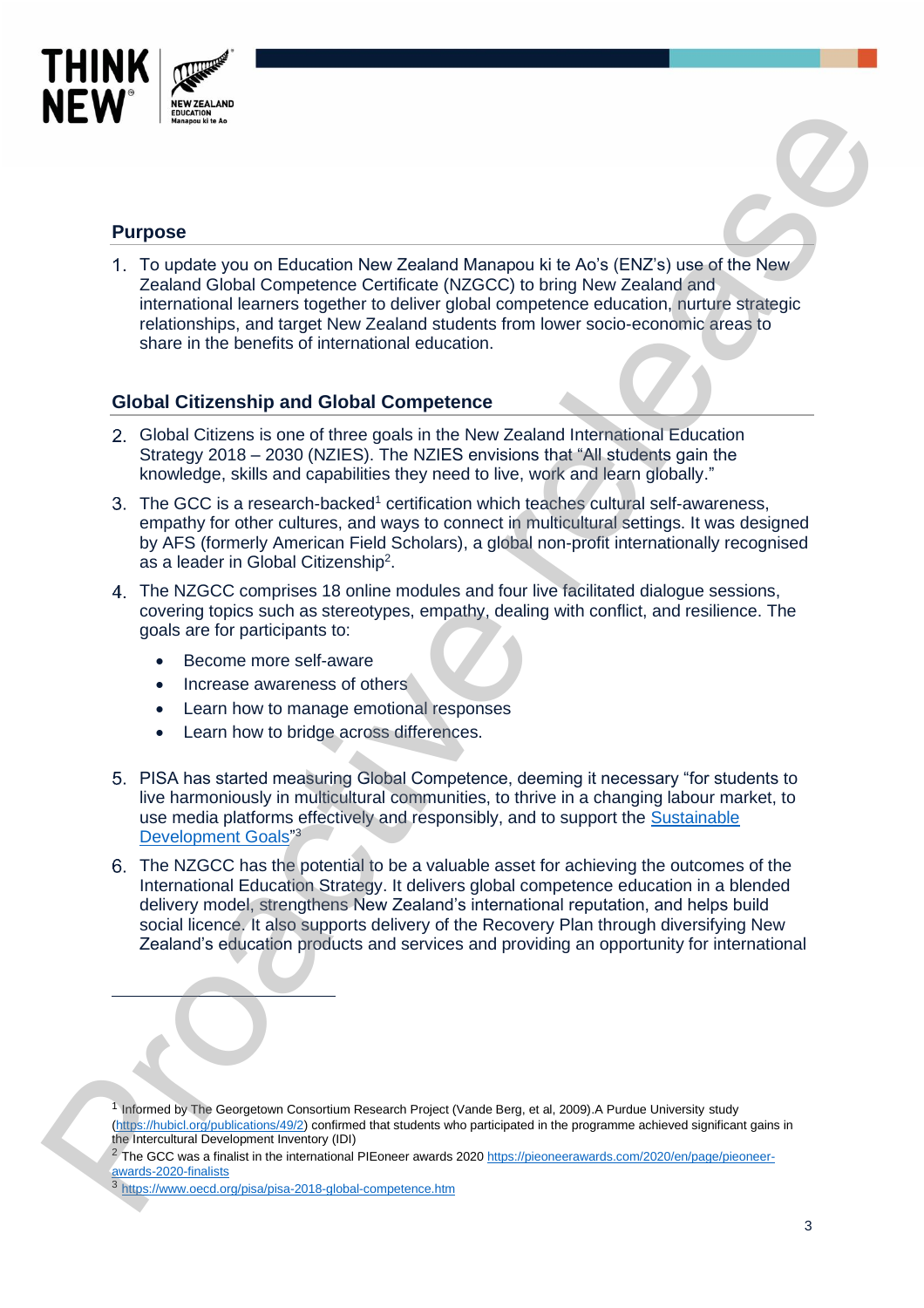

students to learn about New Zealand's lifestyle, education system and other important cultural values.

#### **Launch and roll out of the NZGCC**

- 7. In 2020, ENZ offered the GCC as part of its Student Retention programme for international students remaining in New Zealand due to COVID-19. The aim of the programme at that point was to deliver an ongoing learning opportunity for international students who remained in New Zealand, focused on schools. A number of schools had already been using the GCC, with positive feedback, prior to the launch of the NZGCC.
- ENZ negotiated a bulk discount with AFS International for 500 people and has since cobranded it to become the NZGCC. As schools cannot deliver online to offshore students, ENZ engaged Massey University as a delivery partner to extend the potential reach of the programme.
- To date, 120 New Zealand-based learners have completed the NZGCC and 130 offshore learners. ENZ is aiming to have 320 New Zealand learners and 490 offshore learners graduate by the end of 2021.
- 10. One of the early groups to participate in the NZGCC matched 25 students from Ho Chi Minh City who completed the NZGCC with 25 students from four Manawatū high schools. The schools involved both from New Zealand and Viet Nam signed a Memorandum of Understanding (MoU) in 2020 as a direct outcome of the NZGCC collaboration. The MoU seeks to deepen education relationships, foster the exchange of students and teachers, and enable each party to share and learn for the social, cultural and economic development of both countries. **Processor** states and the value of the state of the state of the state of the state of the state of the state of the state of the state of the state of the state of the state of the state of the state of the state of the
	- The Vietnamese students involved in this group recently ran a competition that involved producing a video entitled 'my Manawatū day'. In an upcoming workshop, Manawatū schools will plan how to utilise the MoA to support the development of potential future student pipelines and encourage in-person exchange when that is possible.
	- 12. The NZGCC is now being deployed in a number of countries to foster global citizens, and to grow and maintain partnerships and relationships while travel is restricted.

### **Participation in the NZGCC**

- 13. To date, participants have included New Zealand tertiary students who had their study abroad plans disrupted by the pandemic. As well as students, teachers in Indonesia, the Republic of Korea and Viet Nam are undertaking the NZGCC alongside English language and teacher training.
- 14. Most recently, a group of 40 teachers in indigenous communities and government officials in Latin America has undertaken the NZGCC as part of New Zealand's trade efforts with the Pacific Alliance trading bloc. This cohort was strongly supported by the Ministry of Foreign Affairs and Trade (MFAT) as an opportunity to demonstrate New Zealand's commitment to the region.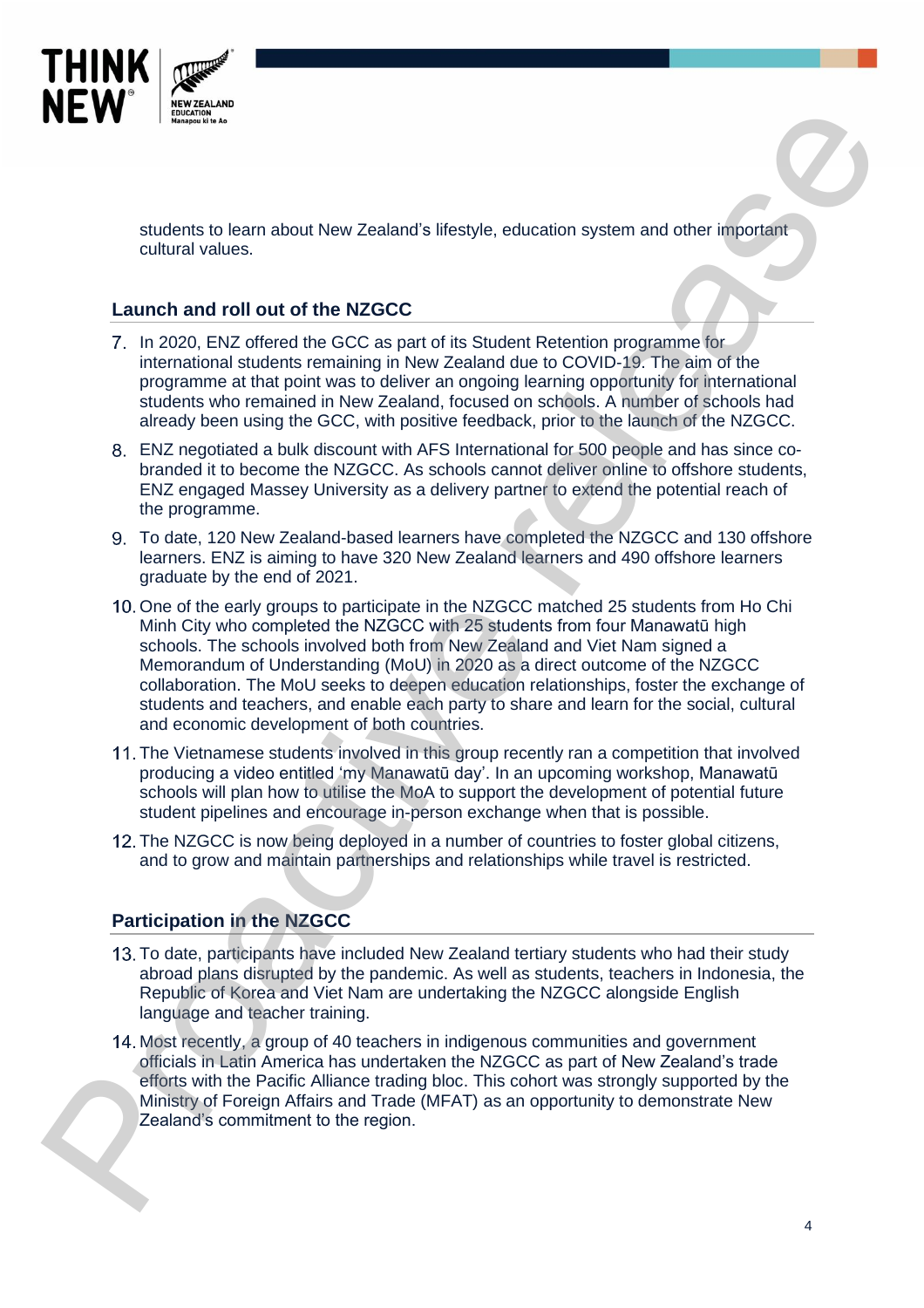

- 15. ENZ is contributing towards some of the cost of the NZGCC for a number of onshore and offshore learners. This helps maintain strategic relationships and New Zealand's education profile for our offshore learners. ENZ has focused on three groups:
	- those planning to come to New Zealand but prevented from doing so by COVID-19
	- those selected by offshore government partners (for example the Seoul Metropolitan Board of Education)
	- high achieving students who may wish to study with New Zealand in future (identified through working with local partners offshore).
- 16. Offshore participants are selected by ENZ's strategic partners in market, including government education agencies such as the Tokyo Metropolitan Board of Education, Thailand Office of the Private Education Commission and Viet Nam Department of Education and Training. ENZ has also worked with groups of schools likely to send high school students to New Zealand, such as private school clusters in Thailand and Viet Nam.
- 17. Recently 25 high achieving Indian high school students completed classes with students from Whangarei Girls High School and Boys High School (decile 5) and Springbank School. In July 2021, a group of 20 Tokyo 'Next Generation Leaders' scholarship awardees (selected by our partners, the Tokyo Metropolitan Board of Education) are undertaking the NZGCC alongside 20 students from Whanganui Girls College, Whanganui High School and Cullinane College.
- 18. The opportunity to undertake the NZGCC has been enthusiastically welcomed by offshore partners. They see significant value in offering virtual exchanges where physical exchanges are not possible and wish to remain connected to New Zealand.

#### **Increasing participation for students from lower socio-economic backgrounds**

- 19. The Programme for International Student Assessment (PISA) 2018 assessment of the Global Competence of New Zealand students showed that "For measures of global competence, disadvantaged students reported lower on the index than advantaged students."<sup>4</sup> The Ministry of Education noted "Another area of improvement in New Zealand's global citizenship education would be to close the opportunity-to-learn gap that exists between students of socio-economically advantaged and disadvantaged backgrounds."<sup>5</sup> **[P](https://www.educationcounts.govt.nz/publications/schooling2/large-scale-international-assessments/pisa-2018-global-competence-of-new-zealand-15-year-olds)rofit and the control of the cost of the NZGCC for a number of anisotic method of the NZGCC for a number of anisotic method of the cost of the NZGCC for a number of anisotic method of the distribution profite for our di** 
	- ENZ is providing around 100 full NZGCC scholarships to students from lower socioeconomic areas in regions around New Zealand to broaden the benefits of international education. These students will experience a virtual exchange with peers in Asia beginning at the end of July 2021.

<sup>4</sup> https://www.educationcounts.govt.nz/publications/schooling2/large-scale-international-assessments/pisa-2018-globalcompetence-of-new-zealand-15-year-olds Pg57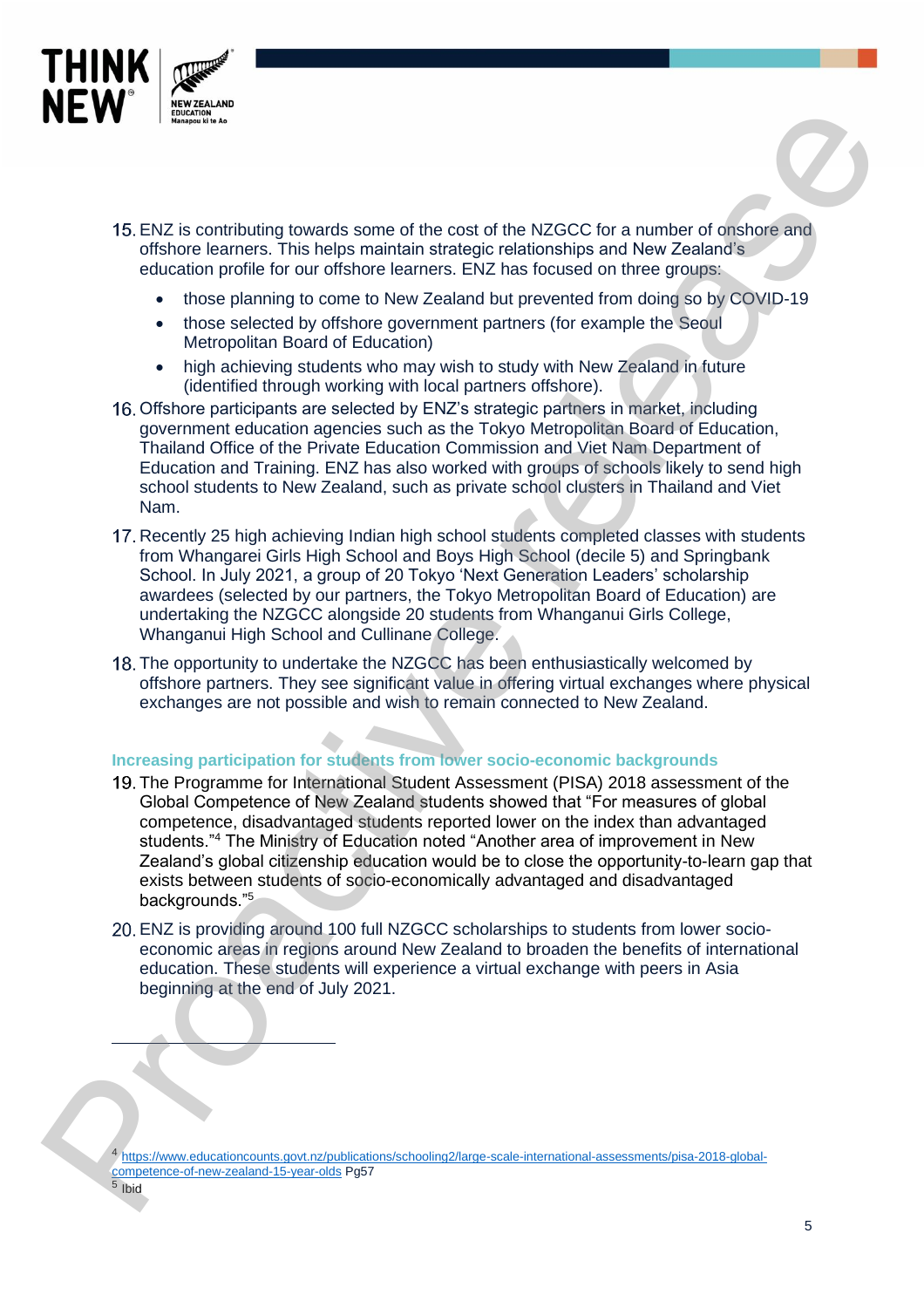

- 21. The New Zealand students will come from:
	- New Zealand schools already in relationships with offshore partners
	- New Zealand schools which do not typically experience the benefits of international student revenue (for example, low decile schools, and in particular targeting Māori students), to increase equity in terms of who benefits from international education.
- ENZ has worked with its regional networks, in most cases regional economic development agencies, to identify schools that might not typically experience the benefits of international education, focusing on decile 1-3 schools. Students have submitted applications and must be able to access the online learning modules.
- 23. Whanganui has been selected for the initial group of scholarship students, partnered with a group of students from Japan. Being in a class with New Zealand students increases the value for offshore learners, as well as increasing opportunities and strengthening wider cultural competencies for New Zealand learners. **Provide the System Statistics with consideration** in the System of the System of the System of the System of the System of the System of the System of the System of the System of the System of the System of the Constant
	- 24. We will keep you informed of progress on this initiative.

#### **Benefits of the NZGCC**

- 25. New Zealand learners are able to connect with peers offshore, despite travel restrictions, and build a greater awareness of other cultures. Offshore learners connect with New Zealanders, learning about New Zealand culture and being taught by New Zealand teachers.
- 26. In most cases, learners from overseas are in virtual classes alongside New Zealandbased learners. In some cases this may not be suitable; for example where time differences make it challenging to coordinate, or where the learners are not matched to onshore learners, such as the Pacific Alliance cohort.
- 27. The NZGCC supports ENZ's efforts to maintain New Zealand's international reputation and promotes New Zealand education in a practical and interactive way.
- A number of testimonials from New Zealand learners about the NZGCC are included in the Appendix.

#### **Next steps**

- ENZ is currently developing a proposal to make the model more sustainable over the coming year. This may involve training facilitators in other universities who can then run the NZGCC, thereby making it more self-sustaining. ENZ is also considering a Māori module that could be inserted into the programme.
- ENZ will use student evaluations of the programme to measure learner outcomes and benefits. ENZ also plans to utilise anecdotal feedback for communications and PR within New Zealand and offshore, including assisting regions with local communications.